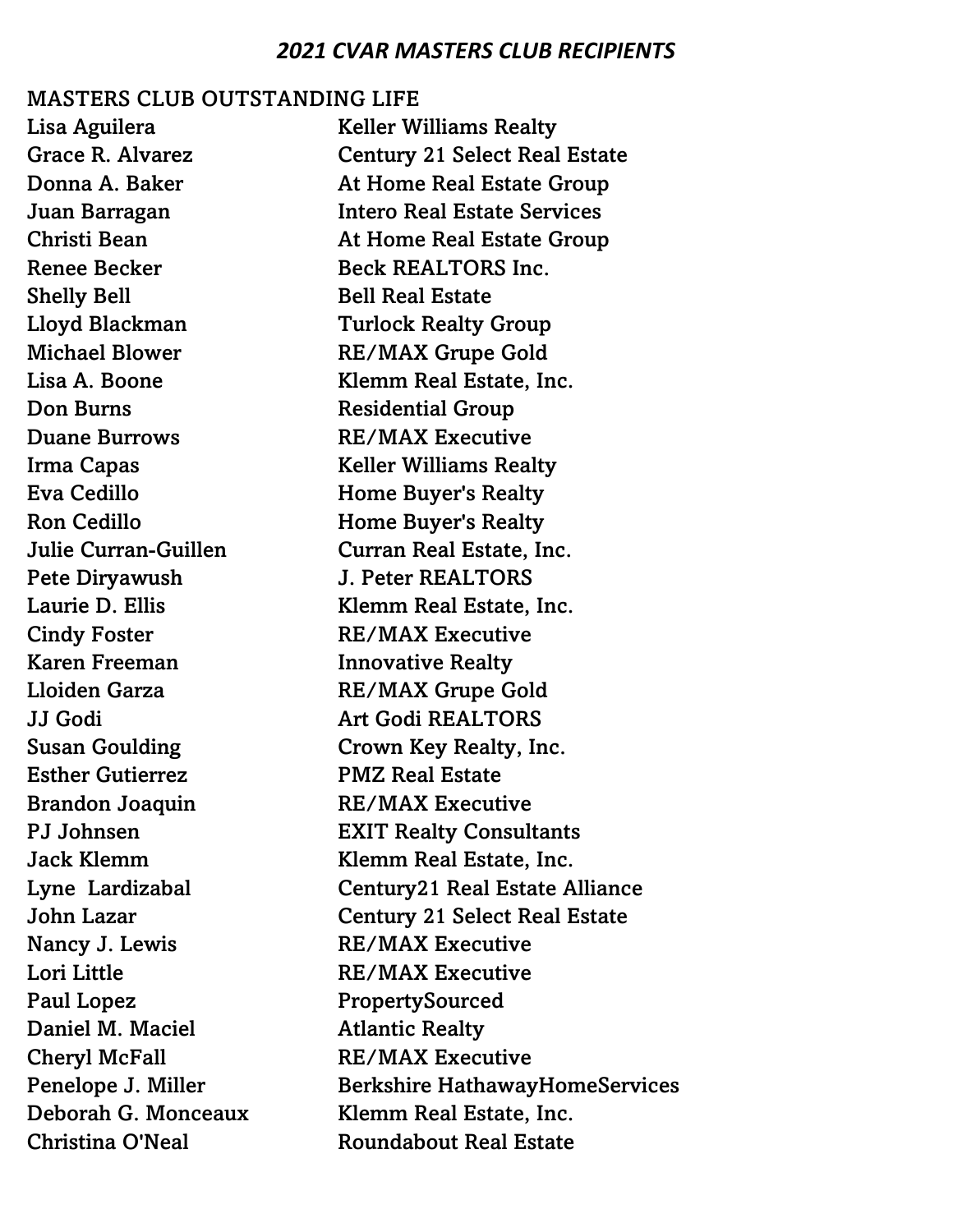Adriana S. Orlando J. Peter REALTORS Luisa H. Renwick Keller Williams Realty Deni Royer Berkshire Hathaway HomeServices Amy B. Ruvalcaba Joslin Real Estate Mike Samawi Compass Nancy Shewmaker HomeSmart PV & Associates Vi Sikkema RE/MAX Executive Andra Sill **HomeSmart PV & Associates** Jim Theis Theis Realty Group, Inc. Tami Tuel RE/MAX Grupe Gold Anil Wadhwani Property Plus Solution Inc. Elisha Walters RE/MAX Executive Irene G. Woods **At Home Real Estate Group** Jack Wootan RE/MAX Executive Nancy Wu Century 21 Select Real Estate MASTERS CLUB LIFE MEMBERS Ben J. Adrian **Home Buyer's Realty Janet Anderson** Keller Williams Realty Joshua Anderson Realty ONE Group Zoom Mary Arena Napoli Klemm Real Estate, Inc. Yadira Arteaga Realty ONE Group Zoom Clarissa Azevedo EXIT Realty Consultants Laura Azuela Keller Williams Realty Joy L. Bansil Golden Options Realty Inc. Emad Adel Basma BerkshireHathawayHomeServices Trina Batterson **HomeSmart PV & Associates** Joann M. Bear RE/MAX Executive Kevin Benziger KW Sierra Foothills Margeley RE/MAX Executive Cassie Bobrow California Real Estate Group Henry F. Brooks II Realty ONE Group Zoom Crystal Brown Integrity First Realty Marcus Brown J. Peter REALTORS Tinarsha R. Brown Intero Real Estate Bobbie Cabral New Centuri Realty Karen Cadinha RE/MAX Executive Bob Cain PMZ Real Estate Nancy Call RE/MAX Executive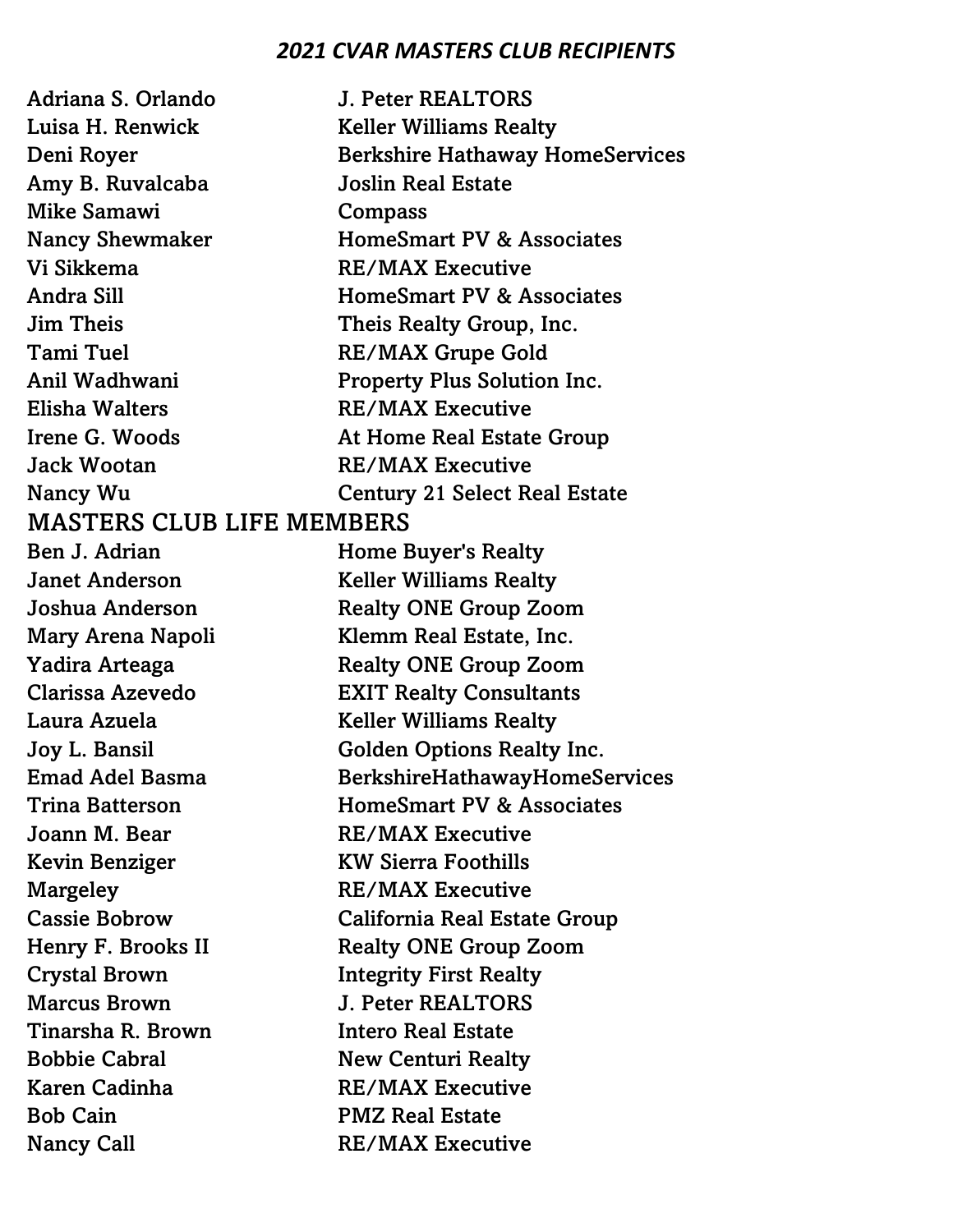Carlos Cantu Keller Williams Realty Pam Castro **Keller Williams Realty** Anna B. Contreras RE/MAX Executive **Julie Cosgrove Keller Williams Realty** Katrina Dew 3 Step Realty Group Jeffrey Dolen PMZ Real Estate Sherry Dolen Keller Williams Realty Oscar Fernandez Jr. Valley Capital Realty Lacey Fisher RE/MAX Executive Angie Garibay Valley Capital Realty Liza Hancock RE/MAX Grupe Gold Rita Haynes Boehm & Associates Diego J. Herra Keller Williams Realty Ron Hyles RE/MAX Executive Andrea Jones RE/MAX Executive Mike Kelly **RE/MAX** Executive Vaqas Khan Altera Real Estate Miguel Lara Keller Williams Realty Nancy Lebon RE/MAX Executive

Jordan Camara **HomeSmart PV & Associates** Shaly Dhanjal Exit Realty Consultants Bal Dhesi EXIT Realty Consultants Carla Evans EXIT Realty Consultants Maggie Garcia NextHome Progressive Graciela C. Gottesman BerkshireHathawayHomeServices Erica Hall Klemm Real Estate, Inc. Marcus Haney Premier California Properties Kerry Harris **HomeSmart PV & Associates** Rocky G.H. Hawrysz BerkshireHathawayHomeServices Naomi Jacobson Greg Nunes Realty Inc. Kris Klair EXIT Realty Consultants Dave Konesky BerkshireHathawayHomeServices Sherry J. Kupper Century 21 Select Real Estate Juliana Lanier Realta Homes and Loans Nellie Lazar Century 21 Select Real Estate Doug Leal **HomeSmart PV & Associates** Angeles Lomeli EXIT Realty Consultants Ray A. Lopez eXp Realty of CA, Inc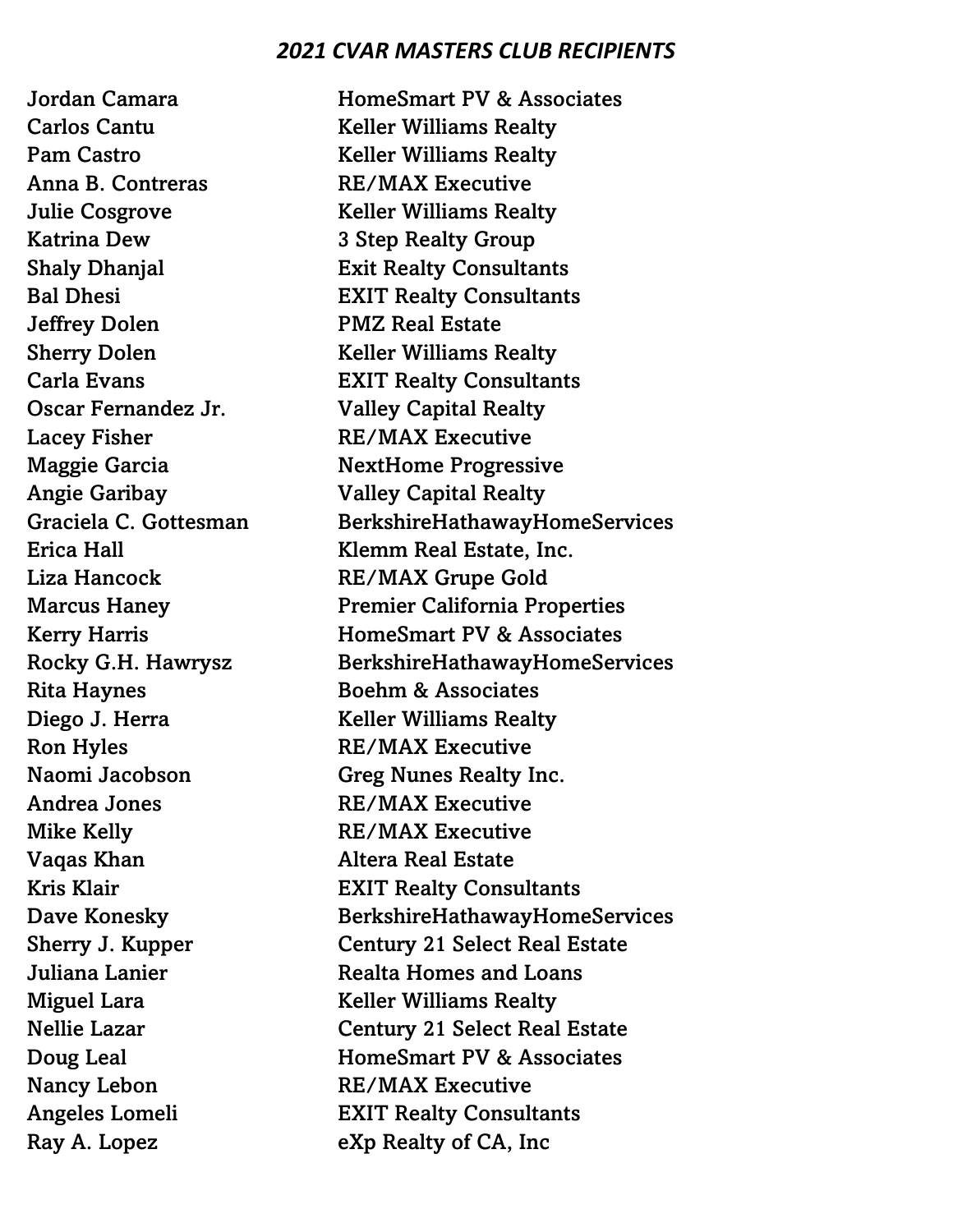Hugo Martinez Keller Williams Realty Michael McClanahan RE/MAX Executive Sandy Mejia PMZ Real Estate Stephanie Mendez Keller Williams Realty Beth Meredith RE/MAX Grupe Gold Treasure Molina-Anderson Realty ONE Group Zoom Dena Moore Marker Real Estate Caleb O'Hara RE/MAX Executive Frank Orr **Compass Real Estate** Patty Ortega Keller Williams Realty Susanna Perez RE/MAX Executive Heather Pereza RE/MAX Executive Donny M. Piwowarski Hero Real Estate Gevon Polgar Go2Realty Pros, Inc. Eric Quillinan Help-U-Sell Alpha Realty Eva Rainer **Rainer Real Estate** Cristy Love Ramirez Keller Williams Realty Brady Rankin The Mohan Group Chris Raynor eXp Realty of CA, Inc Demetrio Robles **JRP Realty Group** Rocelie M. Rodgers Keller Williams Realty Robert Ruibal Keller Williams Realty Minerva Ruiz **Keller Williams Realty** Larry Rumbeck Turlock Realty Group Salah Salah Refined Real Estate Mauricio Salazar RE/MAX Grupe Gold Alberto Sanchez EXIT Realty Consultants Pam Santos Klemm Real Estate, Inc. Lena Marie Schuchterman RE/MAX Executive Karen Postma Serpa PMZ Real Estate

Gurbinder Mangat Weichert REALTORS - Valleywide Serina Molina J.D. The Molina Real Estate Group Barb Montalbo HomeSmart PV & Associates Ismael Ontiveros Jr. HomeSmart PV & Associates Steven Parks Allison James Estates & Homes Ryan M. Regan Diversified Asset & Prop Mgmnt Heather Ryans Union Strong Homeowners, Inc. Yolanda J. Salazar **Advance 1 McKeever Real Estate**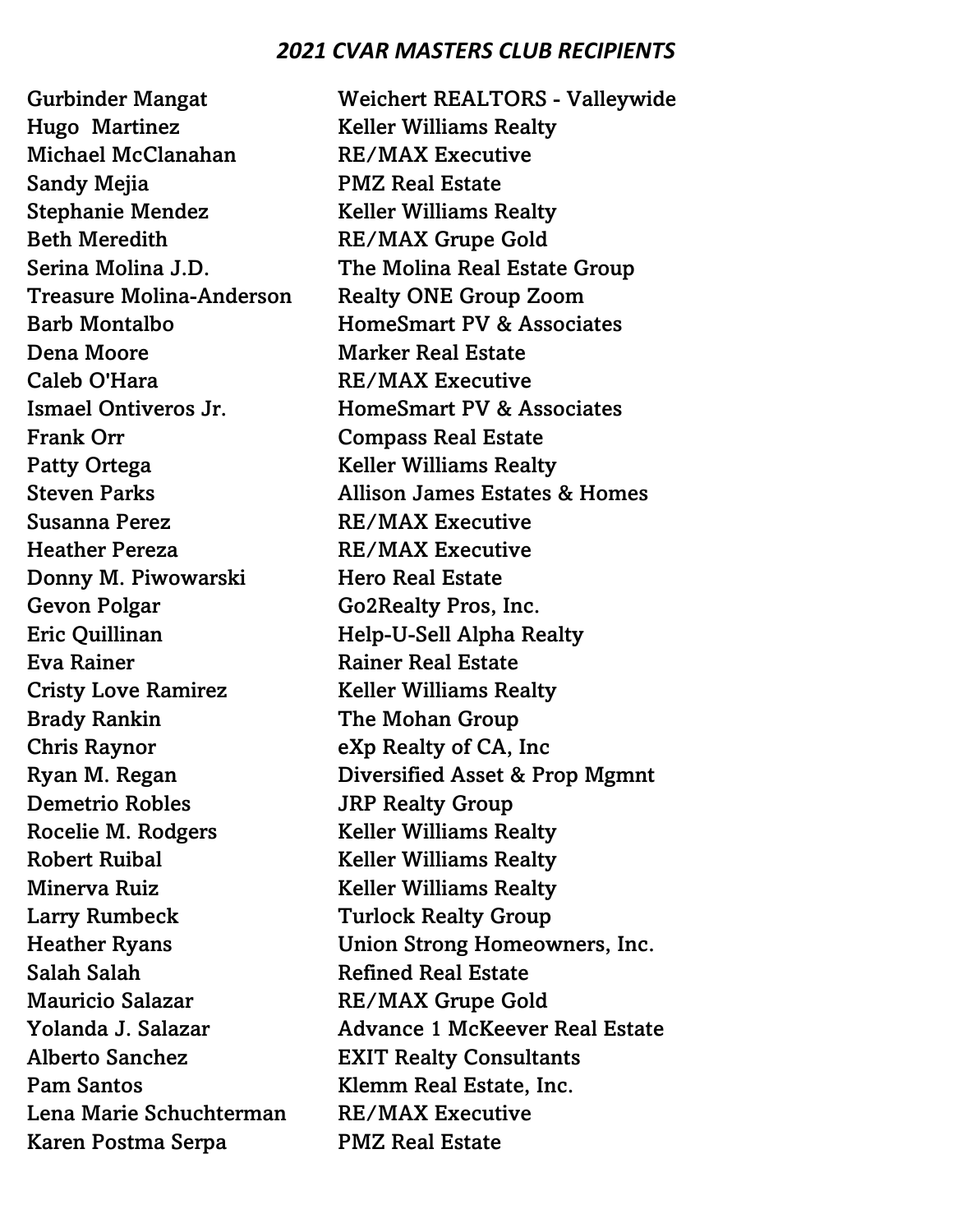Sue Sharpe California Advantage R. E. Roxanna "G" Shatz PMZ Real Estate Suman Singh Suman Singh Realty, Inc. Dineen Sisson RE/MAX Executive Oxana Smith RE/MAX Executive Donell Snyder **Union Strong Homeowners, Inc.** Scott L. Snyder **Aspire Home Real Estate, Inc.** Jennifer Stasio PMZ Real Estate Giorgina Asborno Swanson RE/MAX Grupe Gold Ramiro R.J. Tapia EXIT Realty Consultants Marcus B. Theis Theis Realty Group, Inc. Matthew J. Theis **Theis Realty Group**, Inc. Amy Thomas **PMZ** Real Estate David P. Torres Jr. Compass Oscar Uribe Sr. Keller Williams Realty Desire Vasquez Keller Williams Realty Sheree Vegas RE/MAX Executive Mark A. Wible **Wible Real Estate** Tracy Weatheral Grand Properties Dashaun Winston Realty ONE Group Zoom Rachel R. Wisuri Keller Williams Realty Jeff Wittrig RE/MAX Executive Sandy Wose Realty 1 Team MASTERS CLUB MEMBERS Monica Pires Abrew RE/MAX Executive John Altstatt **Homelink Real Estate** Jessica Alves Coldwell Banker Realty Ken Anderson **HomeSmart PV & Associates** Raman Bahrami **HomeSmart PV & Associates** Elizabeth Bair-Treshler Stephens & Borrelli, Inc. Geneva Bamidele Keller Williams Realty Wendy Barbieri Keller Williams Realty Inmar A. Barrera RE/MAX Diamond **Jessie Barrett HomeSmart PV & Associates** Heather Barrios RE/MAX Executive Jessica Barrios Barrios Realty Consultants Victoria Bedoy-Duenas J. Peter REALTORS Asher J. Bell eXp Realty of CA, Inc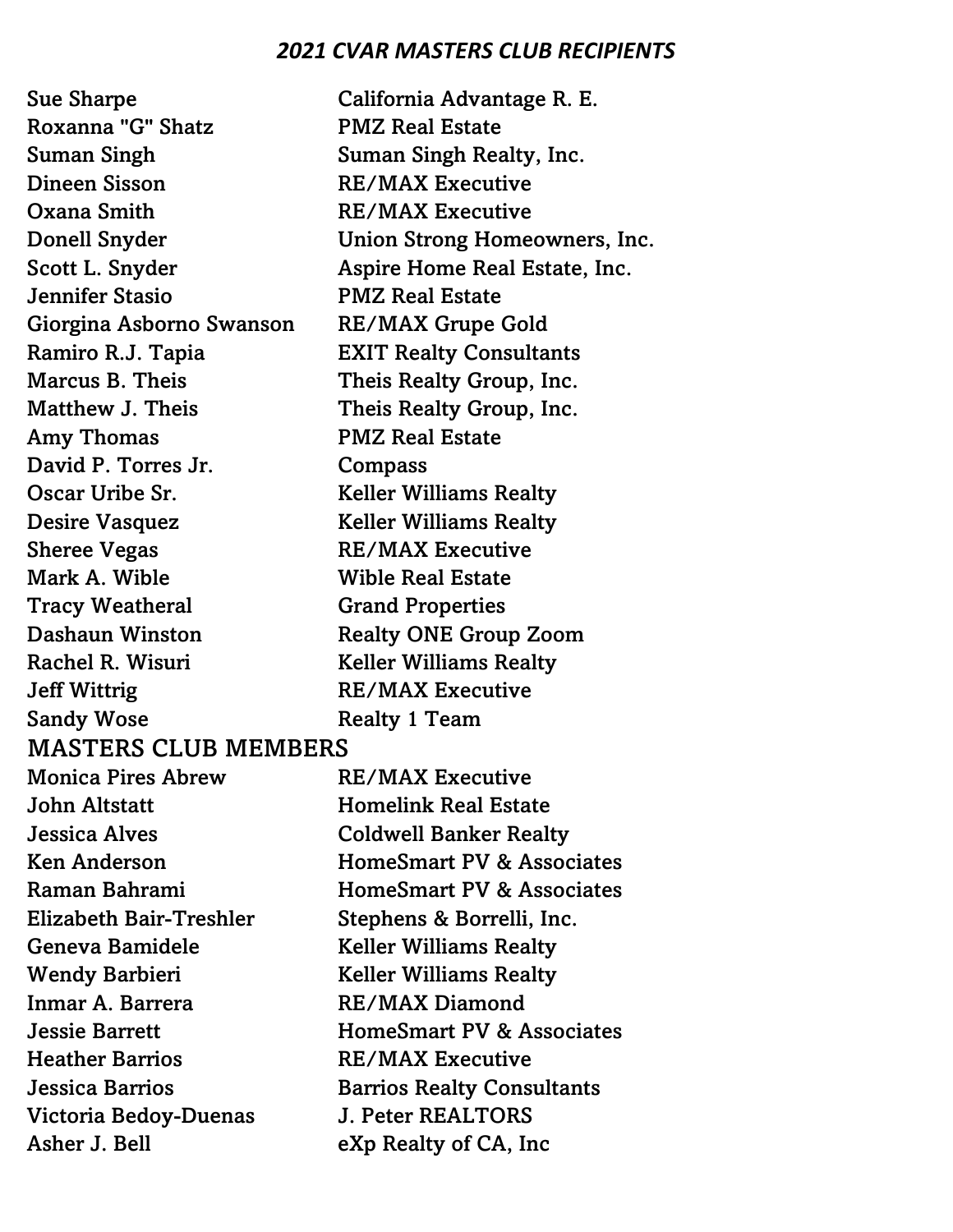Sarah Bergen Redfin Corporation Eric Boehm Boehm & Associates Ernie Boehm Boehm & Associates Dustin Boswell Perez Realty Staci Braga EXIT Realty Consultants Belinda Brambila Realty ONE Group Zoom Yolanda Caro **Home Buyer's Realty** Sheryl Cassle RE/MAX Executive Olivia Castagnetto Keller Williams Realty Laura Catrina PMZ Real Estate Jose Cibrian EXIT Realty Consultants Gems Concha Clark Keller Williams Realty Liorah Rose Cochran RE/MAX Grupe Gold Debbie Cole Weeks Real Estate Valerie Collins RE/MAX Executive Sean T. Conway **Central California Realty** Martin Cunha **EXIT Realty Consultants** Lesley Curry Virtue Realty Group Inc Erin M. Custer PMZ Real Estate Linda David **Powerhouse Realty** D'Adrea Davie PMZ Real Estate Jill Davisson-Mathews RE/MAX Executive Emanuel Delgadillo EXIT Realty Consultants Darrin DeSilva Realty ONE Group Zoom Jose Diaz EXIT Realty Consultants Jacob Diryawush J. Peter REALTORS Natalia Diryawush J. Peter REALTORS Connie Escobedo EXIT Realty Consultants

Brian Botiller **HomeSmart PV & Associates** Krista Bowden **HomeSmart PV & Associates** Lori Bunnell **Ron Katzakian REALTORS** Elizabeth "Libby" Castillou Valley Crossings Real Estate Linda Castro BerkshireHathawayHomeServices Travis Daigre **HomeSmart PV & Associates** Vonda Denny Union Strong Homeowners, Inc. Tian Diaz-Ordaz HomeSmart PV & Associates **Janice Divina HomeSmart PV & Associates** Al Espinor Jr. Century 21 Select Real Estate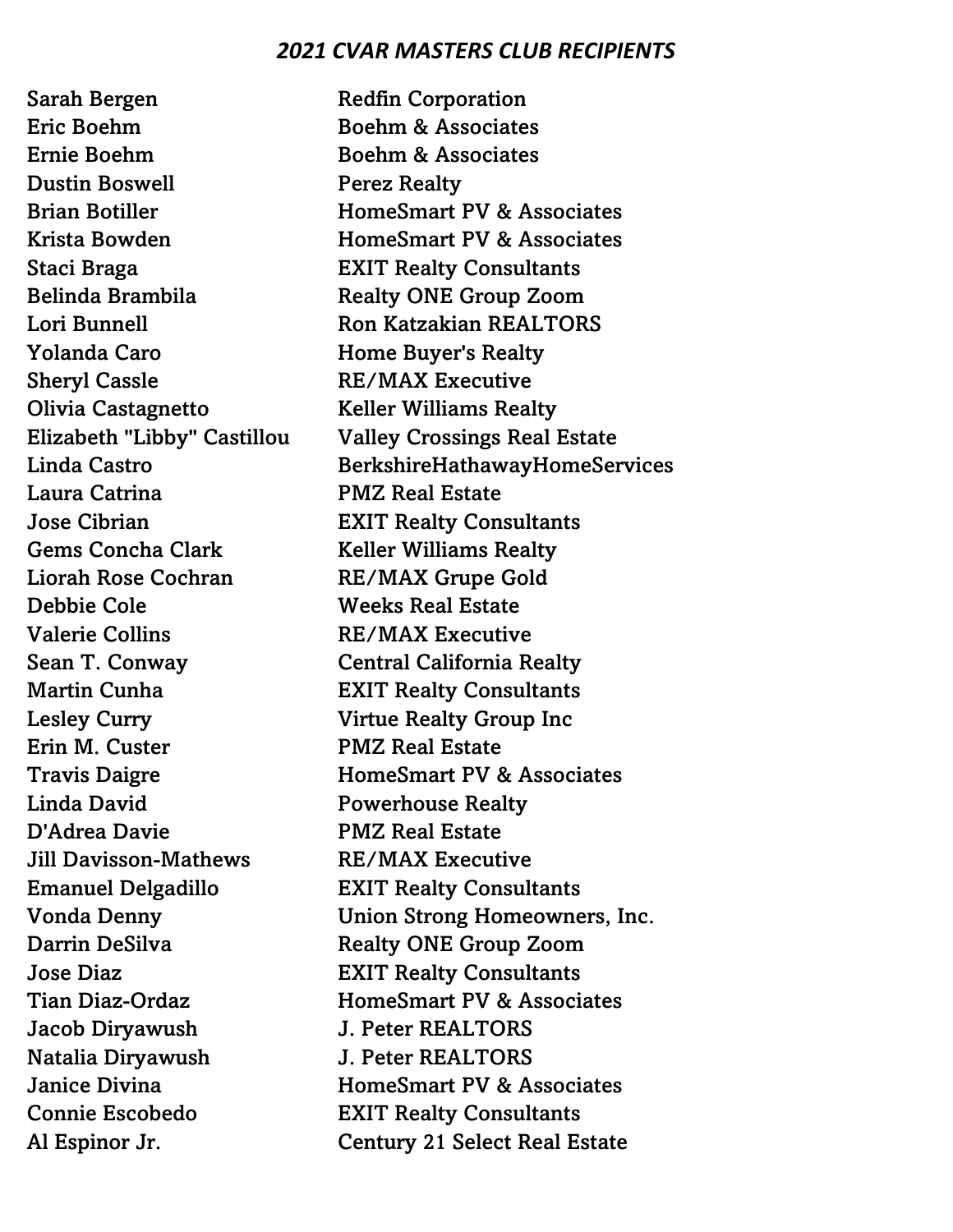Connie Espinosa RE/MAX Grupe Gold Maria C. Estrada Corcoran Global Living Jacob C. Evangelisti RE/MAX Grupe Gold Mark Fern Compass Barbara Fox Movoto Inc. Fonzi Garcia Lifestyle Realty Daniel Garcia EXIT Realty Consultants Sergio Garcia Jr. EXIT Realty Consultants Leo Garza **eXp Realty of CA**, Inc Jaswinder S. Gill Golden State Realty Chrissy Goblirsch-Miller Keller Williams Realty Brandy Gonzales RE/MAX Executive Adrian Goss eXp Realty of CA, Inc Sina Gregory **Keller Williams Realty** Donovan Griffin PMZ Real Estate Jas Gulati Go2Realty Pros, Inc. Loyda Junnie Gutierrez RE/MAX Grupe Gold Drew Guzman Valley Heritage Realty Michelle Haner Riggs & Associates Inc Donna Haug Weeks Real Estate Lindsey Hawel J. Peter REALTORS Juanita Horta RE/MAX Grupe Gold Ricky Huang Keller Williams Realty Jennie Irwin Corcoran Global Living Fernando Jimenez Lifestyle Realty Rachel Galvan Jones Touchdown Properties

Amber Foster **Century 21 Select Real Estate** Shana Gates **Craft & Bauer Real Estate Co.** Parth Ghai Valley Pacific Realty & Investment Saksham Ghai **Advance 1 McKeever Real Estate** Janice Gikas Century 21 Select Real Estate Jeff Grandstaff Century 21 Select Real Estate Deborah Hall Realty ONE Group Zoom Melissa Henson Realty ONE Group Zoom Bien Hinrichsen Realty ONE Group Zoom Mariam Hosseini Royalty Mortgage & Real Estate Beatriz Hurtado Flores Coldwell Banker Castle RE Melissa Jimenez Realty ONE Group Zoom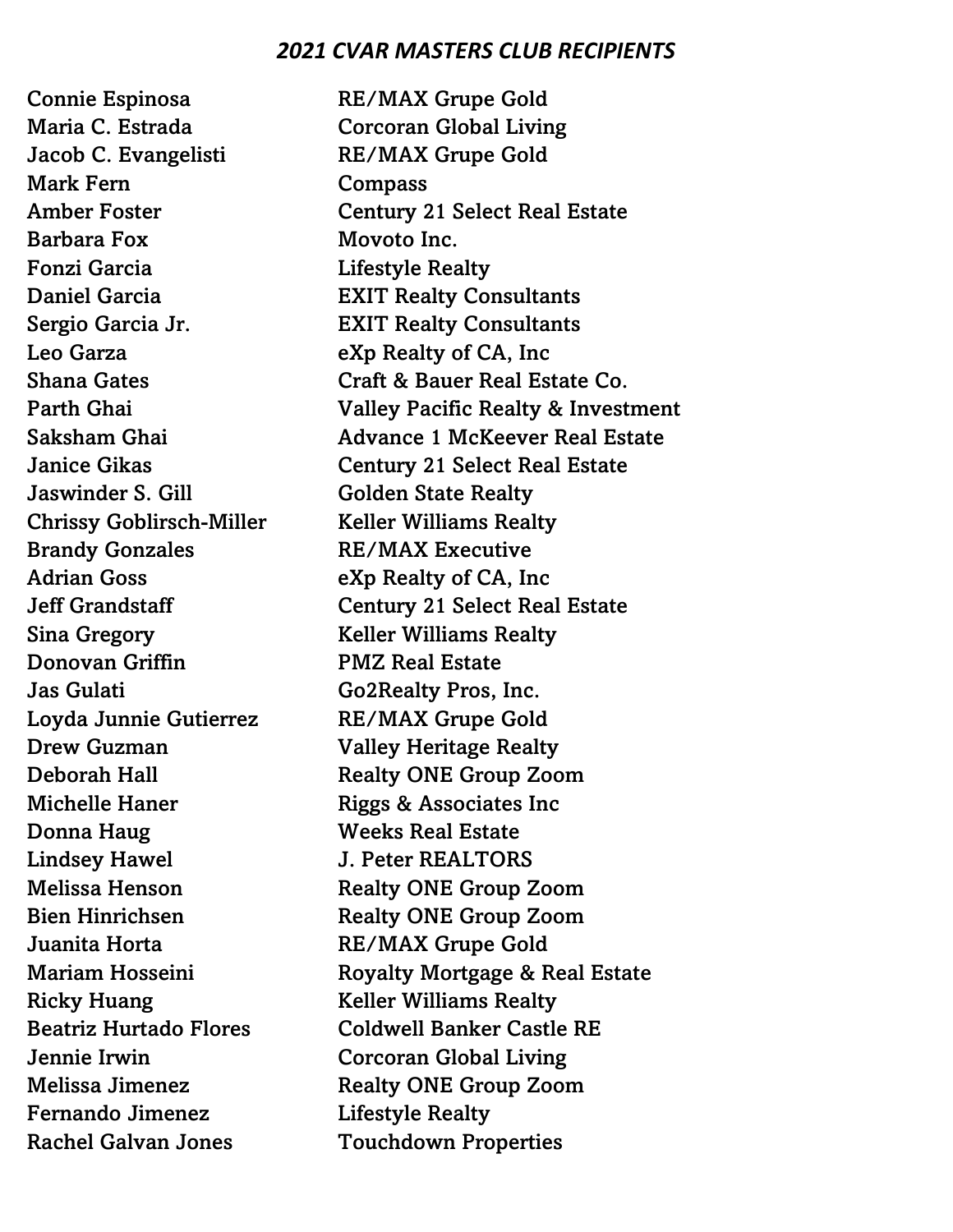Paul Joslin **Paul Joslin Real Estate** Joanna C. Lafler **Lafler Real Estate** Ninon Lapan-Dalman Weeks Real Estate James C. Lawry RE/MAX Executive Michele Lazaro **Crown Key Realty, Inc.** John T. Leopold **Home Buyer's Realty** Michael Leroy Weeks Real Estate Alicia Lopez **eWorld Real Estate** Jesse Lopez PMZ Real Estate Paul Maciel **Century Power Realty** Steven Majourau Redfin Corporation Krista Martin Keller Williams Realty Albert Martinez J. Peter REALTORS **Janet McMahon** Keller Williams Realty Sandra D. Miller eXp Realty of CA, Inc Carla Muncrief RE/MAX Executive Melanie Myatt Weeks Real Estate Shon Muhammed Nasir Local Heroes Realty Leslie Janelle Nelson PMZ Real Estate Alfredo Ochoa Lifestyle Realty Amanda Orrick Keller Williams Realty Stephanie Owens RE/MAX Executive

Christy Juarez HomeSmart PV & Associates Ana Laguna Century 21 Select Real Estate Susan Lavery-Burns Berkshire Hathaway HomeServices Renee Ledbetter **EXIT Realty Consultants** Lulu Logan Grobecker Holland International Angel Lopez HomeSmart PV & Associates Christine Lynch BerkshireHathawayHomeServices Cecilia Magallon Coldwell Banker Castle RE Armando Magana Coldwell Banker Castle RE Lorrie Mendonsa **HomeSmart PV & Associates** Abel Molina Century 21 Select Real Estate Alma Montalvo Century 21 Select Real Estate Jacob Mosley EXIT Realty Consultants Eddie Moth Realty ONE Group Zoom Cindy Muller California Advantage R. E. John Oushana **HomeSmart PV & Associates**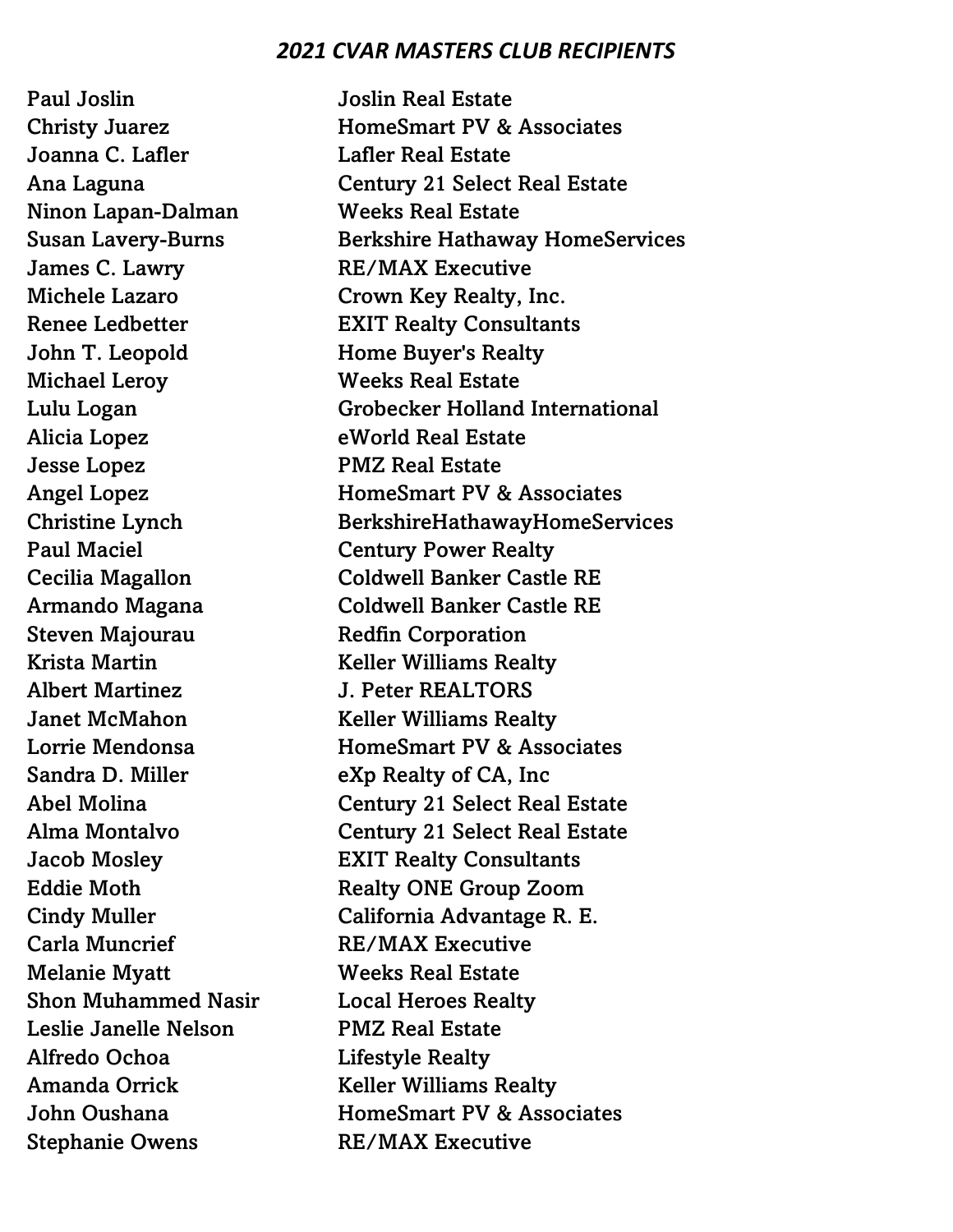Kevin Pallotta RE/MAX Executive Emily Parker RE/MAX Executive Linda J. Pastrikas Keller Williams Realty Christina Pauls J. Peter REALTORS Darren M. Petty eXp Realty of CA, Inc Mike V. Piccirilli RE/MAX Executive Robert Post **PMZ** Real Estate Gabriela Ornelas Resendiz Real Estate Professionals Alejandra Reyes-Castillo Coldwell Banker Castle RE Rosalie Rios Realty ONE Group Zoom Eric Rodriguez Lifestyle Realty Aradhana Rotkar Go2Realty Pros, Inc. Francisco Ruvalcaba J. Peter REALTORS Renee Saenz Keller Williams Realty Bryan Saint Valley Heritage Realty Janine Samawi Compass Jenn San Tran RE/MAX Grupe Gold Lewis Charles Sanders III Realty ONE Group Zoom Vikki Sandor-Girolami RE/MAX Grupe Gold Suke S. Sanghera **EXIT Realty Consultants** Gustavo Saucedo EXIT Realty Consultants

Brittni Pacelli RE/MAX Grupe Gold Nino G. Pascolati Keller Williams Property Team Brenda Pintabona HomeSmart PV & Associates Salvador Plancarte **HomeSmart PV & Associates** Adonis K. Priest Century 21 Select Real Estate Shelley M. Puentes **Legacy Real Estate & Associates** Nabila Raie BerkshireHathawayHomeServices Ash Ralmilay **HomeSmart PV & Associates** Trina Renfroe-Hendricks ROYALTY PROPERTY MGT & REALTY Maria Reyna Berkshire Hathaway HomeServices Andrei Rocha **HomeSmart PV & Associates** Irma V. Salcido Century 21 Select Real Estate Santiago Salcido Century 21 Select Real Estate Matt Saroukhanoff HomeSmart PV & Associates Arvinder Sekhon HomeSmart PV & Associates Julian Sepulveda III Sepulveda R.E. & Financial Brian Serna Century 21 Select Real Estate